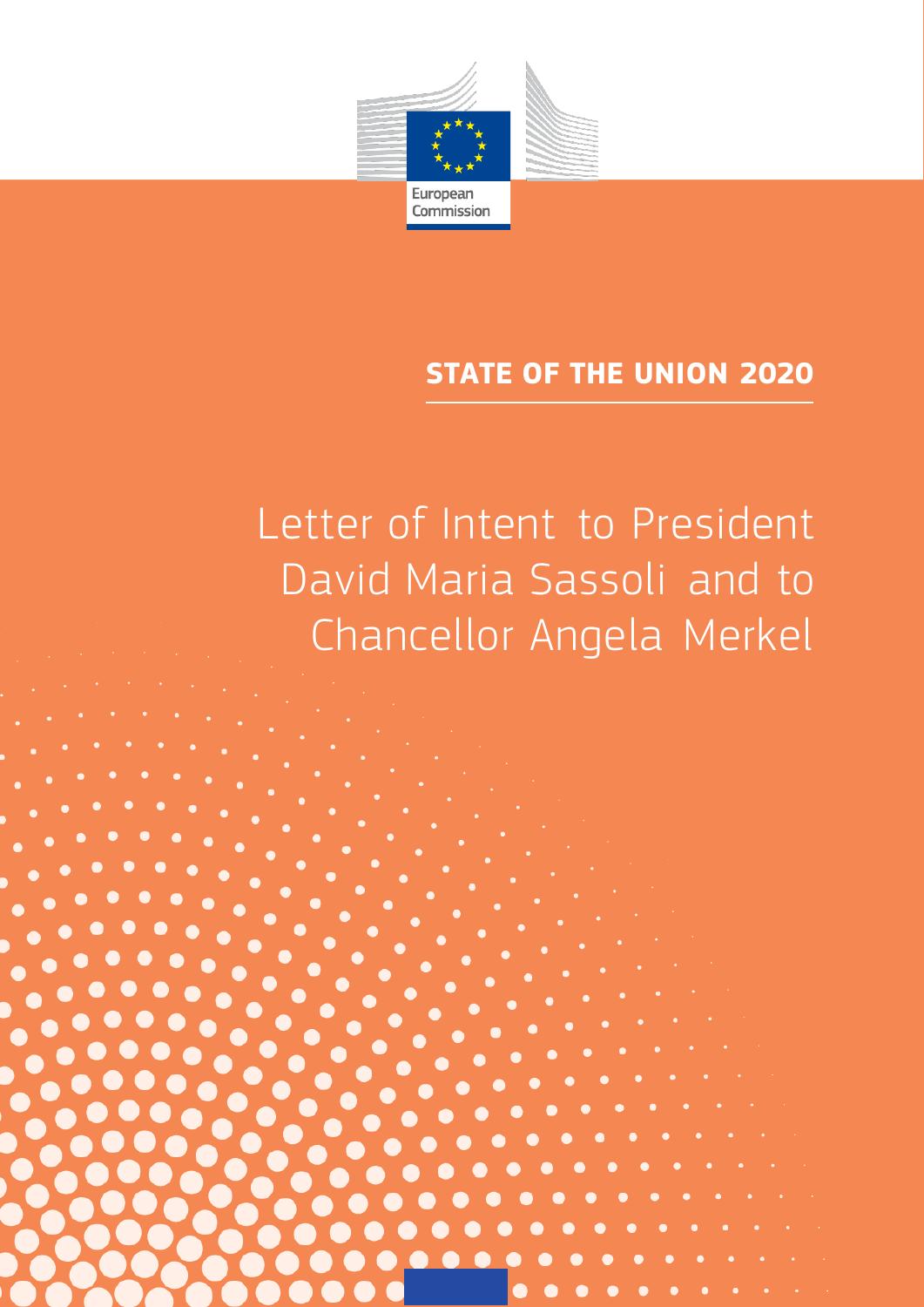STATE OF THE UNION 2020 LETTER OF INTENT

*Brussels, 16 September 2020*

*Dear President Sassoli,* 

#### *Dear Chancellor Merkel,*

*Almost 500 days ago, the people of Europe made their voice heard loud and clear. Through the European Parliament elections, they gave the EU institutions an emphatic mandate to be bold, and ambitious and to lead change to a healthier, stronger and fairer world. The political guidelines presented to the European Parliament in July 2019 reflected this ambition. They have framed our common work ever since and we would like to thank both the Parliament and the Council for their support and cooperation over the last year.* 

*Since the very beginning, our Commission has been guided by the following commitment made last year in the political guidelines: "We will adapt and update as challenges and opportunities inevitably emerge, but we will always stick to the principles and the aspirations". This sums up both our first 10 months in office and our work for the year ahead.* 

In the Commission's first 100 days in office, we laid the foundations for the systemic change *Europe needs. We presented the European Green Deal – our new growth strategy – and set out our plans for Europe's digital decade. And because the twin green and digital transitions must go hand in hand with our competitiveness, we presented a new industrial strategy to strengthen our single market, support small businesses and boost our competitive edge.* 

*Our work was well under way when the world was shaken by a virus that had tragic consequences for hundreds of thousands of families. It exposed us to the fragility all around us, locked down our communities and slowed down our economies. In response, we took urgent and decisive action – from using the flexibility in our fiscal and State aid rules, to creating the SURE instrument and putting every available euro in our EU funds towards protecting lives and livelihoods. We brought home more than 600,000 EU citizens stranded abroad and took over*  790 measures to manage the health and economic crisis – from supporting farmers and *fishermen to opening up green lanes.* 

*Our message from the outset has been that Europe is in this together and must pull through this together. This is why the Commission proposed NextGenerationEU and a revamped long-term budget – a historic proposal and the most ambitious stimulus package in the history of the Union. It will help kick-start our economies focusing on investment and reforms. I want to thank the co-legislators for working towards an agreement at maximum speed so it can start making a difference on the ground as soon as possible.*

*While many things have changed around us, our ambitions have not. In fact, we are witnessing a great acceleration in thechanges that had already started and there is even greater urgency for Europe to lead that transformation. This is a once-in-a-generation opportunity. We have the vision, we have the plan, we have the will. And with NextGenerationEU we now have the investment. In the next year, we will work hard with Member States on preparing recovery plans and on implementation. This will help ensure that Europe not only recovers for the here and now but also shapes the economy of tomorrow.*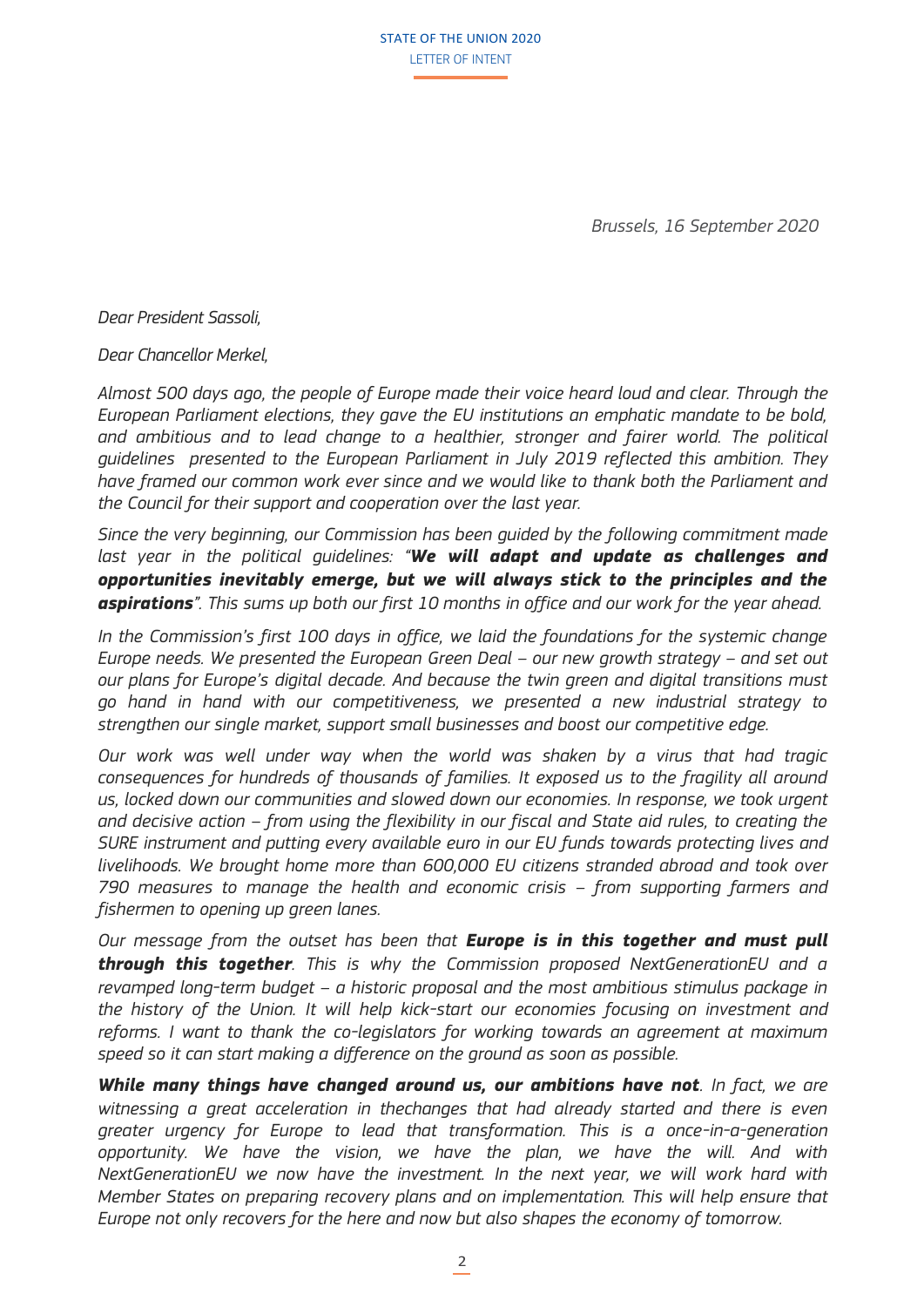*Of course, the work for the year ahead starts with continuing to manage the pandemic in a coordinated way. With the number of cases again on the up, this is now more important than ever. The people of Europe have made sacrifices to protect each other and we must protect the progress we have made. Similarly, at this still early and uncertain stage of the economic recovery, we must hold our course and protect the progress that has been made. This is not the time to withdraw support from our economies and as the year goes on we will have to find a balance between providing financial support and ensuring fiscal sustainability.* 

In parallel with managing the current situation, we will start work on building the Union of *tomorrow, with major initiatives planned across all six of our headline ambitions. These reflect the need to learn lessons from the crisis and to get ahead of the great acceleration of change*  in order to shape a fairer, healthier, greener and more digital society. Our work will focus on *strengthening our competitiveness and making our economies and industries more resilient. This Commission will ensure that Europe plays its ever more vital role in this fragile world – whether that be leading global efforts to secure a safe and accessible vaccine, building partnerships or strengthening the rules-based multilateral system. We will be open wherever we can but more assertive wherever we must.* 

*Listed below you will see some of the major initiatives the Commission intends to propose in the coming year – initiatives that also reflect the input received from the Parliament and the Council. This is not an exhaustive list, and it will be followed in October by the Commission's work programme for 2021, on which I look forward to working closely with you.* 

*In addition to the actions listed below, the Commission will continue to carry out its work programme for 2020, with a number of major initiatives still to be adopted before the end of this year. These include the New Pact on Migration and Asylum, the first annual rule of law report and the 2030 Climate Target Plan – all due to adopted in the coming days and weeks.* 

*This letter also marks the start of the interinstitutional dialogue on our priorities for the next year, on which I look forward to engaging with you. We are strongly committed to strengthening dialogue with the European Parliament and the Council.*

**This is the moment for Europe to lead the way from fragility towards a new vitality.** 

 $urs.6c.02f$ 

Must Wiloy J

*Ursula von der Leyen Maroš Šefčovič*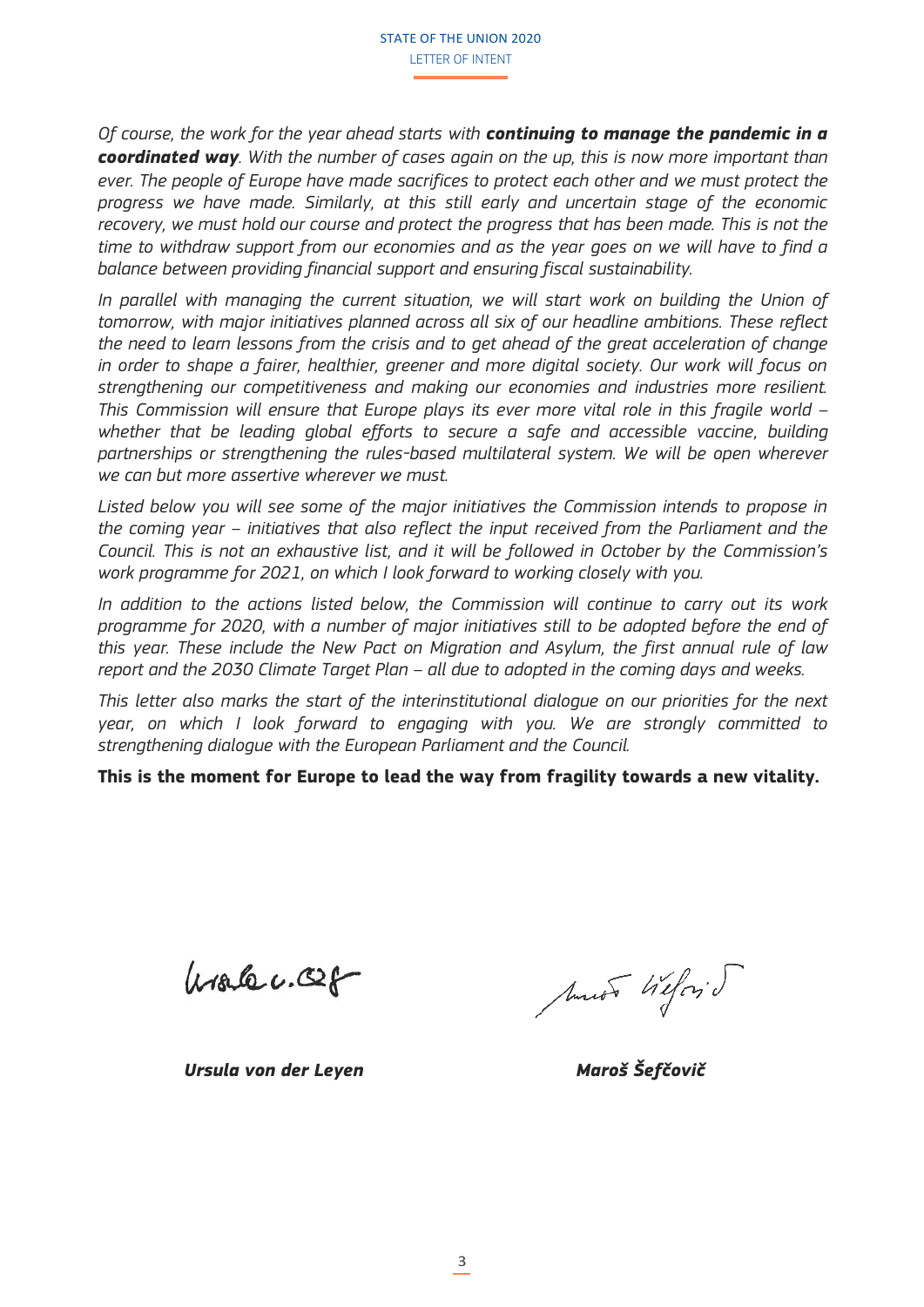STATE OF THE UNION 2020 LETTER OF INTENT

# KEY NEW INITIATIVES FOR 2021

# *A European Green Deal*

- *• Legislative proposal on revision of the EU emission trading system (ETS)*
- *• Legislative proposal on the Carbon Border Adjustment Mechanism*

## *Fit for 55 Package (Climate and energy)*

- *• Effort-Sharing Regulation*
- *• Revision of the Renewable Energy Directive, the Energy Efficiency Directive and the Directive on Energy Performance of Buildings*
- *• Revision of the Regulation on Greenhouse Gas Emissions and Removals from Land Use, Land Use Change and Forestry*
- *• Legislative proposal to address methane emissions in the energy sector, revision of the regulatory framework for competitive decarbonised gas markets and revision of the Energy Taxation Directive*
- *• Revision of the Directive on Intelligent Transport Systems and the Directive on Deployment of Alternative Fuels Infrastructure*
- *• Revision of the Regulation setting CO<sup>2</sup> emission performance standards for cars and light commercial vehicles and legislative proposal on development of post-Euro6/VI emission standards for cars, vans, lorries and buses*
- *• Legislative proposal for a sustainable product policy initiative*

## *A Europe fit for the digital age*

- *• Communication on Europe's Digital Decade: 2030 Digital Targets*
- *• Legislative proposal for a Data Act*
- *• Legislative proposal for a digital levy*
- *• Legislative proposal for a trusted and secure European e-ID*
- *• Initiative on improving the working conditions of platform workers*
- *• Communication on updating the new industrial strategy for Europe*
- *• Review of the competition policy*
- *• Legislative proposal on levelling the playing field for foreign subsidies*
- *• Action plan on synergies between civil, defence and space industries*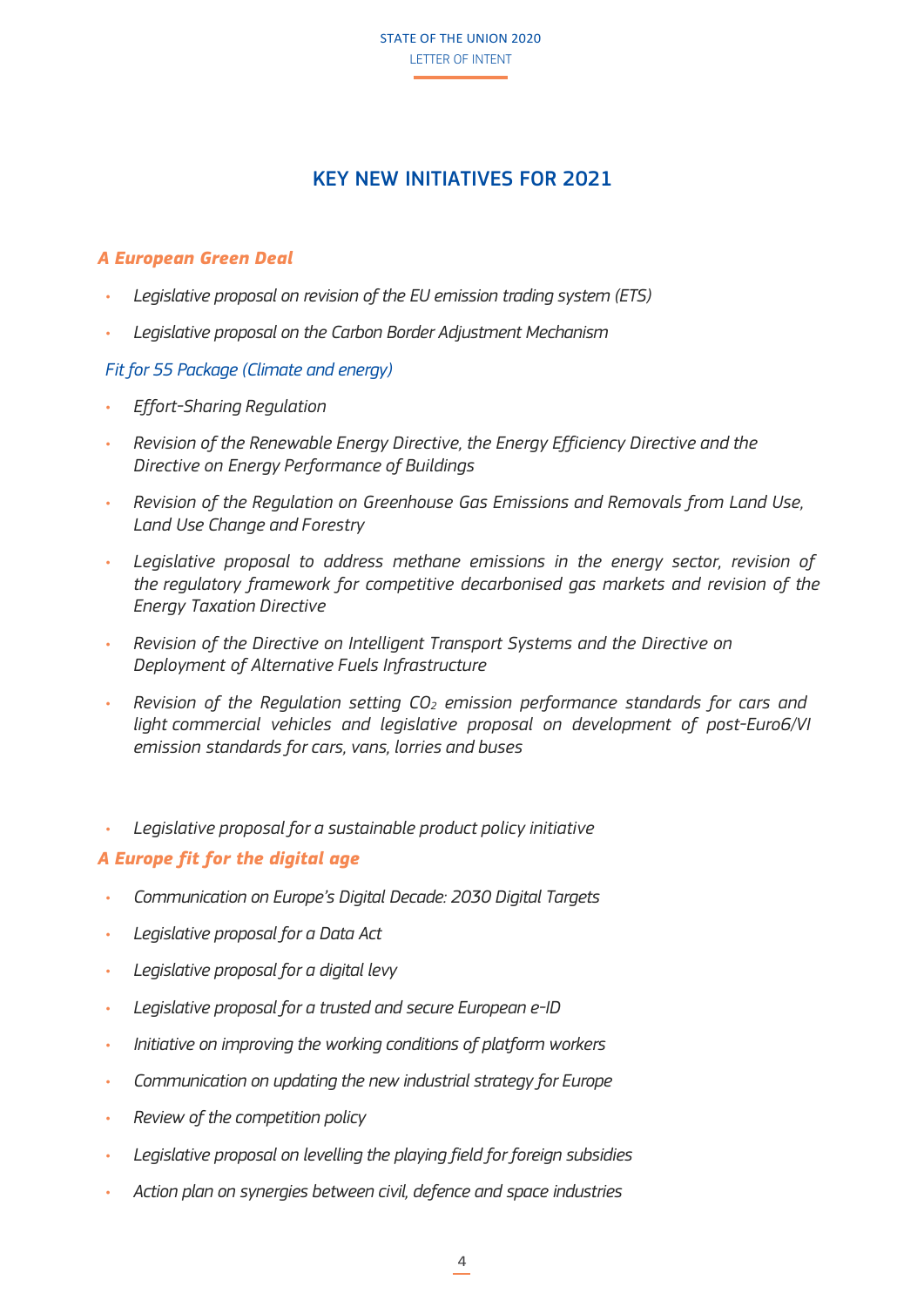# *An economy that works for people*

- *• Legislative proposal on an investment protection and facilitation framework*
- *• Revision of the prudential rules for insurance and reinsurance companies (Solvency II)*
- *• Revision of the Markets in Financial Instruments Directive and Regulation*
- *• Legislative proposal on sustainable corporate governance*
- *• Establishment of an EU Green Bond Standard*
- *• Proposal for a legislative package on anti-money laundering*
- *• Action Plan on the European Pillar of Social Rights, European Child Guarantee, New Occupational Safety and Health Strategy, Action Plan for the Social Economy*
- *• Towards the future Generalised Scheme of Preferences legal framework granting trade advantages to developing countries*
- *• Instrument to deter and counteract coercive actions by third countries*

#### *A stronger Europe in the world*

- *• Joint communication on strengthening the EU's contribution to rules-based multilateralism*
- *• Joint communication on the Arctic and northern dimension policy*
- *• Joint communication on a renewed partnership with the Southern Neighbourhood*
- *• Joint communication on a strategic approach to support the disarmament, demobilisation and reintegration of ex-combatants*

#### *Promoting our European way of life*

- *• Legislative proposal to establish a new European Biomedical Research and Development Agency*
- *• Legislative proposal to extend the mandate of the European Medicines Agency*
- *• Legislative proposal to extend the mandate of the European Centre for Disease Prevention and Control*
- *• Legislative proposal on European health data space*
- *• Follow up initiatives under the New Pact on Migration and Asylum*
- *• Strategy on the future of Schengen*
- *• Communications on an EU agenda to tackle organised crime and on counter-terrorism*